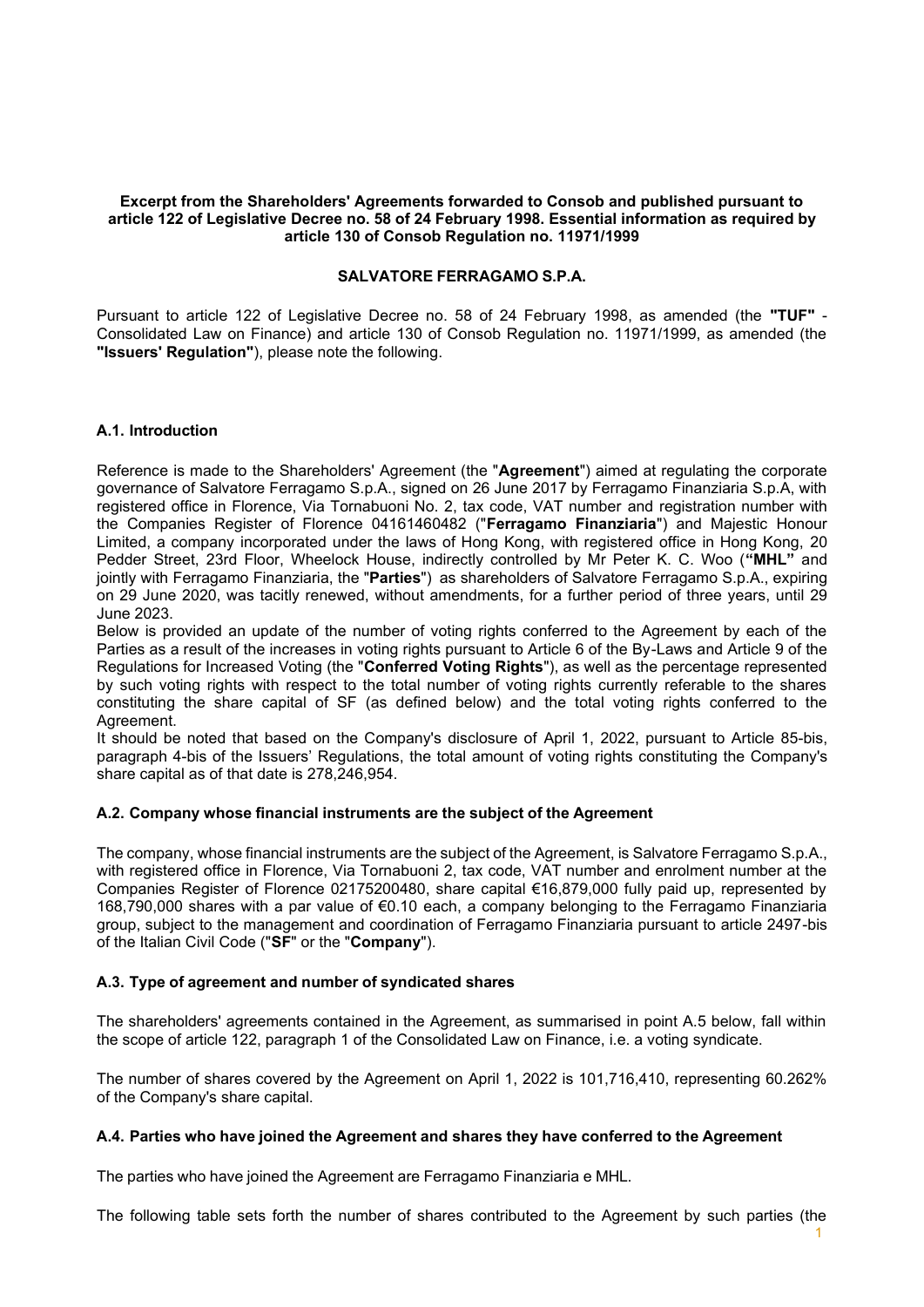"**Conferred** Shares") and the voting rights attached thereto (the "**Conferred Voting Rights**"), as well as the percentage represented by such shares with respect to (i) the total number of Conferred Shares and Conferred Voting Rights, and (ii) the total number of shares forming SF share capital and the voting rights attached thereto. It should be noted that as of 1 April 2022, the Company held 1,687,900 treasury shares, equal to 1% of the share capital, for which voting rights are suspended in accordance with the law.

On the basis of the information made available by the Company, the total and individual voting rights granted by the members of the Agreement are updated below.

|                               | Position at 1 April 2022                         |                                  |                                        |                                             |                                                                      |                                                 |
|-------------------------------|--------------------------------------------------|----------------------------------|----------------------------------------|---------------------------------------------|----------------------------------------------------------------------|-------------------------------------------------|
|                               | Shareholders N. of Conferred  %<br><b>Shares</b> | <b>of</b><br>Conferred<br>Shares | total % of total SFN.<br><b>Shares</b> | <b>Conferred</b><br>Voting<br><b>Rights</b> | of <sup>o</sup><br>οf<br><b>Conferred</b><br>Voting<br><b>Rights</b> | total % of total SF<br>∣Voting<br><b>Rights</b> |
| Ferragamo<br>Finanziaria (*)  | 91,611,810                                       | 90.066%                          | 54.276%                                | 183,223,620 94.773%                         |                                                                      | 65,85%                                          |
| Majestic<br>Honour<br>Limited | 10,104,600                                       | 9.934%                           | 5.986%                                 | 10,104,600                                  | 5.227%                                                               | 3,63%                                           |
| <b>Total</b>                  | 101,716,410                                      | 100%                             | 60.262%                                | 193,328,220                                 | 100%                                                                 | 69,48%                                          |

Notwithstanding the provisions of the Agreement, the Company is controlled, pursuant to article 93 of the TUF, by Ferragamo Finanziaria, which exercises management and coordination activities over SF, pursuant to articles 2497 et seq. of the Italian Civil Code.

## **A.5. Content of the Agreement**

#### *(i) Appointment of the Board of Directors*

Pursuant to the Agreement as long as MHL is directly or indirectly controlled by Mr. Peter K. C. Woo and provided that MHL holds an interest of at least 4% of the share capital of SF, MHL shall have the right to appoint and have in office a member of the Board of Directors of SF, more specifically Mr Peter K. C. Woo or another member of his family.

#### *(ii) Dividend distribution policy*

Under the Agreement, the Parties have undertaken to pursue a policy of dividend distribution by SF in line with the policies applied by comparable companies.

#### *(iii) Other provisions*

For the entire duration of the Agreement, Ferragamo Finanziaria has agreed to exercise its voting rights in such a way as to ensure that the Company's Shareholders' Meeting would not approve any increase in the Company's capital that would lead to the exclusion of MHL's option rights pursuant to article 2441 of the Italian Civil Code, unless with MHL's prior written consent.

Moreover, in case Mr Peter K. C. Woo or his family no longer have direct or indirect control over MHL, Ferragamo Finanziaria may exercise an option to purchase the shareholding held by MHL by indicating in the related written communication, which must be sent to MHL within 60 days from the date on which Ferragamo Finanziaria becomes aware of the aforementioned change of control of MHL: (i) the fair market value of SF calculated on a consolidated basis and taking into account the consolidated net financial position and all other elements suitable to determine its equity value on a consolidated basis in accordance with the generally accepted valuation principles at the date thereof, without considering the circumstance that it is a minority interest and in any case taking into account the average price of the shares on the Mercato Euronext Milan (formerly Mercato Telematico Azionario), organised and managed by Borsa Italiana S.p.A., in the 6 months prior to the exercise of the option; and (ii)the purchase price of the shares, determined by applying a 30% discount to the above fair value. If, in the following 30 days, MHL does not contest in writing what has been indicated above by Ferragamo Finanziaria, the transfer of the shares and the payment of the related price shall be carried out within 30 days from the above-mentioned communication related to the exercise of the purchase option. If MHL wishes to contest what has been indicated by